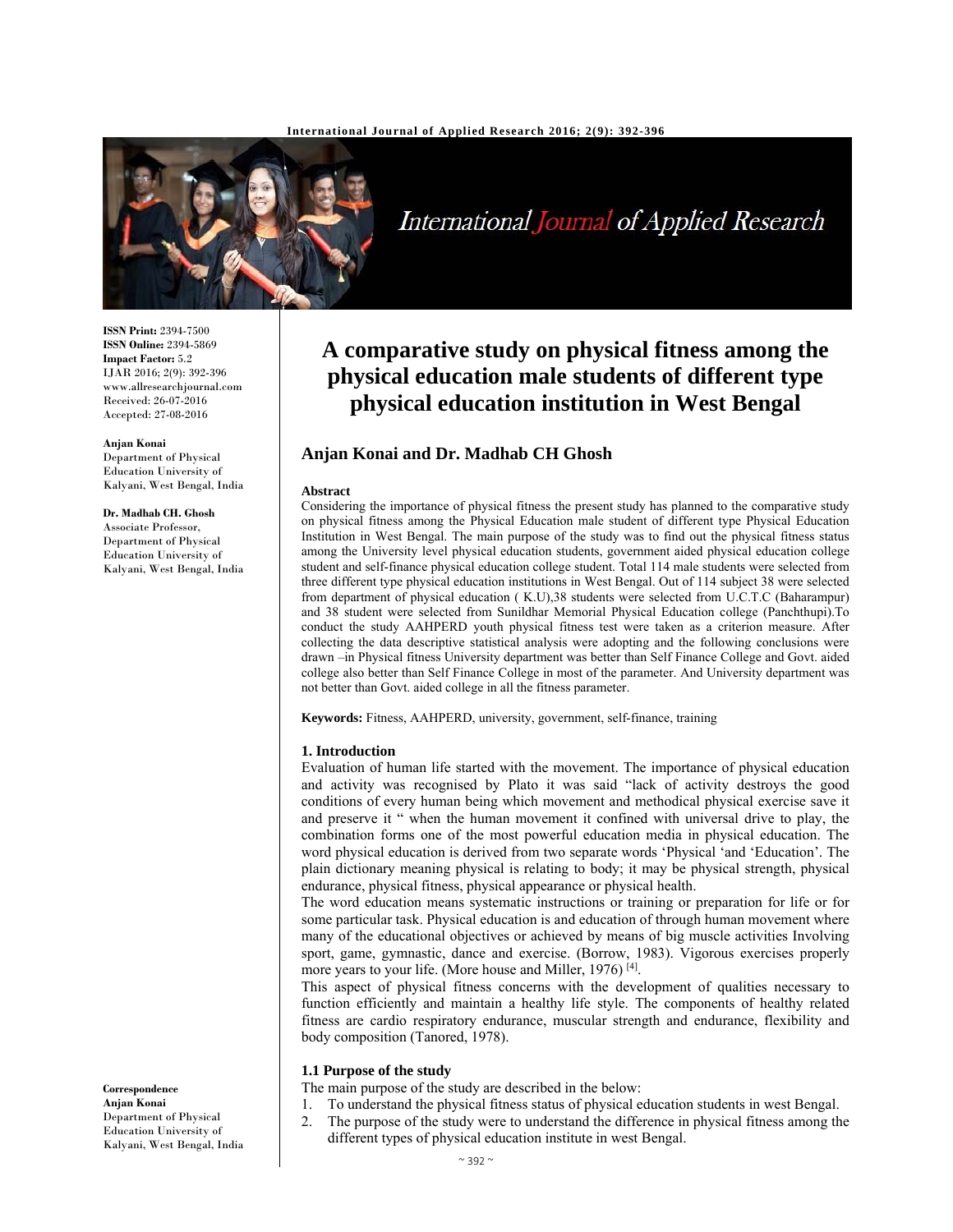## **2. Methodology**

114 Subjects were selected from three different institution of physical education in west Bengal. The subjects were from one university department, one government added college and one self finance college. The age of the subjects were from 22 to 28 years. All the subjects were performed of the test with in stipulated time. The test includes 600 meters run for cardio vascular endurance, standing broad jump for explosive strength, pull ups for muscular endurance and strength of arm, 4 X10 meter shuttle run for agility, 50 meter dash for speed and sit up for abdominal muscular strength. The subject were encouraged and instructed to perform their best. All the tests were conduct through standard procedure as par test manual.

After collection of the data of the subjects, the data were tabulated and statistically analysed for to find the result ANOVA was also computed.

#### **3. Results and Discussion**

The Mean and SD of personal data of different physical education institute in West Bengal were presented in table no-1

| m |  |
|---|--|
|   |  |

| <b>Parameters</b> | Different physical education institute |                     |                      |  |
|-------------------|----------------------------------------|---------------------|----------------------|--|
|                   | University department                  | Govt. aided college | Self-finance college |  |
| Age(yrs)          | $24.65 \pm 1.86$                       | $24.39 \pm 3.35$    | $25.15 \pm 1.66$     |  |
| Height(cm)        | $161.57\pm4.83$                        | $164.31 \pm 3.58$   | $164.21\pm4.06$      |  |
| Weight(kg)        | $60.60\pm6.80$                         | $58.97 \pm 5.06$    | $58.78\pm4.90$       |  |

From the table no.1 It was found that the Mean value and the SD of age of different physical education institute student i,e university department, government added college and self finance college were 24.65yrs±1.86, 24.39yrs±3.35 and 25.15yrs±1.66 respectively and the Mean and SD of height were 161.57cm±4.83, 164.31cm±3.58 and 164.21cm±4.06 respectively and the Mean and SD value of the weight of different physical education institute student were60.60kg±6.80, 58.97kg±5.06 and 58.78kg±4.90 respectively. Comparing the mean data of the groups it observed the students were homogeneous in personal data. The mean and SD of 50 meter run,600 meter run, Standing broad jump, Shuttle run, Pull up, Sit up of University department, Govt. aided college and Self finance college was presented in table -2.

| <b>Parameters</b>          | Different physical education institute | Mean    | <b>Std. Deviation</b> |
|----------------------------|----------------------------------------|---------|-----------------------|
|                            | University department                  | 6.868   | .364                  |
| 50 meter run(Sec)          | Govt. aided college                    | 7.041   | .309                  |
|                            | Self finance college                   | 7.339   | .535                  |
|                            | University department                  | 106.287 | 8.109                 |
| 600 meter run(Sec)         | Govt. aided college                    | 111.623 | 6.267                 |
|                            | Self finance college                   | 113.830 | 11.148                |
|                            | University department                  | 2.454   | .181                  |
| Standing broad jump(meter) | Govt. aided college                    | 2.435   | .133                  |
|                            | Self finance college                   | 2.224   | .165                  |
|                            | University department                  | 9.577   | .441                  |
| Shuttle run(Sec)           | Govt. aided college                    | 9.279   | .380                  |
|                            | Self finance college                   | 10.635  | .582                  |
|                            | University department                  | 11.368  | 4.010                 |
| Pull up                    | Govt. aided college                    | 11.263  | 3.916                 |
|                            | Self finance college                   | 7.263   | 3.782                 |
|                            | University department                  | 33.868  | 5.394                 |
| Sit up                     | Govt. aided college                    | 33.237  | 5.268                 |
|                            | Self finance college                   | 38.474  | 6.534                 |

**Table 2**

From the table no 2 it was found that the mean and SD of 50 meter run of University department were 6.868 and .364, Govt. aided college 7.041 and .369, and Self finance college 7.339 and .535 respectively.

The mean and SD of 600 meter run of University department were 106.287 and 8.109, Govt. aided college 111.623 and 6.267, and Self Finance College 113.830 and 11.148 respectively.

The mean and SD of Standing broad jump of University department were 2.454 and .181, Govt. aided college 2.435 and .133, and Self finance college 2.224 and .165 respectively.

The mean and SD of Shuttle run of University department were 9.577 and .441, Govt. aided college 9.279 and .380, and Self finance college 10.635 and .582 respectively. The mean and SD of Pull up of University department were

11.368 and 4.010, Govt. aided college 11.263 and 3.916, and Self finance college 7.263 and 3.782 respectively. The mean and SD of Sit up of University department were 33.868 and 5.394, Govt. aided college 33.237 and 5.268, and Self finance college 38.474 and 6.534 respectively. Comparing the mean value the six components of the three

groups some difference were observed among the three institutions of each parameter and to observed the difference in mean value F values were computed.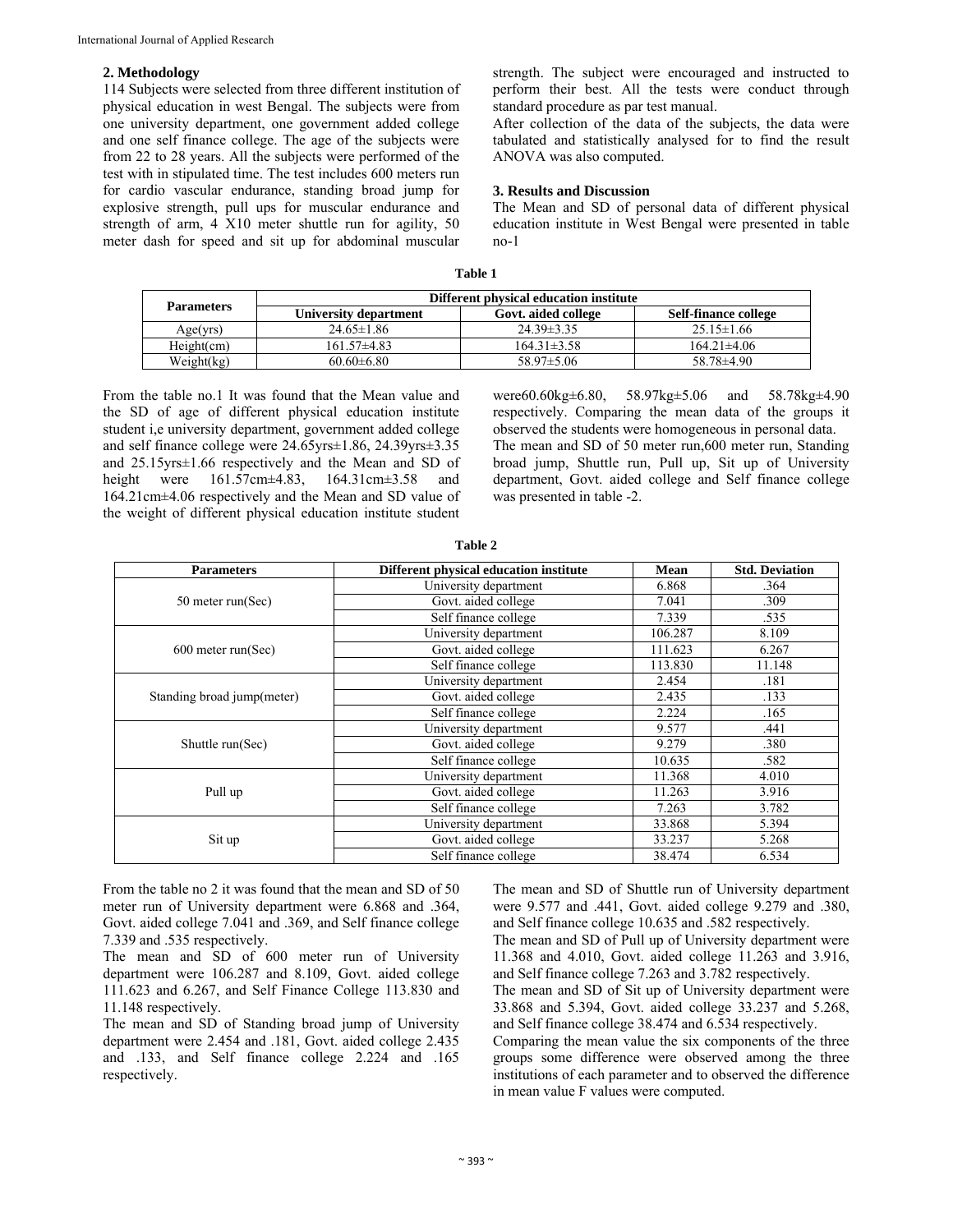| <b>Variables</b>               |                | <b>Sum of Squares</b> | df             | <b>Mean Squares</b> | F        | Sig.  |
|--------------------------------|----------------|-----------------------|----------------|---------------------|----------|-------|
|                                | Between Groups | 4.32                  | $\mathfrak{D}$ | 2.16                |          |       |
| $50$ mtr.run(Sec)              | Within Groups  | 19.04                 | 111            | 0.17                | $12.60*$ | 0.000 |
|                                | Total          | 23.36                 | 113            |                     |          |       |
|                                | Between Groups | 1143.15               | 2              | 571.58              |          |       |
| 600mtr.run(Sec)                | Within Groups  | 8484.64               | 111            | 76.44               | $7.48*$  | 0.001 |
|                                | Total          | 9627.80               | 113            |                     |          |       |
|                                | Between Groups | 1.24                  | $\overline{c}$ |                     |          |       |
| Standing broad<br>jump (meter) | Within Groups  | 2.87                  | 111            | 0.62<br>2.58        | $24.05*$ | 0.000 |
|                                | Total          | 4.11                  | 113            |                     |          |       |
|                                | Between Groups | 38.58                 | $\overline{c}$ | 19.29<br>0.23       | 85.46*   | 0.000 |
| Shuttle run                    | Within Groups  | 25.06                 | 111            |                     |          |       |
| (Sec)                          | Total          | 63.64                 | 113            |                     |          |       |
|                                | Between Groups | 416.28                | $\mathfrak{D}$ | 208.14              |          |       |
| Pull up                        | Within Groups  | 1691.58               | 111            | 15.24               | $13.66*$ | 0.000 |
|                                | Total          | 2107.86               | 113            |                     |          |       |
| Sit up                         | Between Groups | 621.07                | $\overline{c}$ |                     |          |       |
|                                | Within Groups  | 3682.68               | 111            | 310.54<br>33.18     | $9.36*$  | 0.000 |
|                                | Total          | 4303.75               | 113            |                     |          |       |

| Table 3: F- Values in different fitness parameters among three groups. |
|------------------------------------------------------------------------|
|------------------------------------------------------------------------|

Comparing the mean value of 50meter run among three groups a F value was found 12.595 which was significant at

.05 level. To observe the difference between groups post hock test was conducted.

**Table 4** 

| Dependent variable | (I)Group (J) Group    |                      | <b>Mean Difference (I-J)</b> | <b>Std. Error</b> | Sig. |
|--------------------|-----------------------|----------------------|------------------------------|-------------------|------|
| 50 meter run       | University department | Govt. aided college  | $-173$                       | .095              | .072 |
|                    |                       | Self finance college | $-471*$                      | .095              | .000 |
|                    | Govt. aided college   | Self finance college | $-299*$                      | .095              | .002 |

From the table no 4 it was found that in 50 meter run no significant difference between university department and Govt. aided college was found, and the difference between university department and self finance college was found significant, and difference between Govt. aided college and self finance college was also significant. So, speed ability of university department was better than the self finance college and, Govt. aided college was also better than self

finance college. But the difference between university department and Govt. aided college was not statistically established.

Comparing the mean value of 600 meter run among three groups a F value was found 7.478which was significant at .05 level. To observe the difference between groups post hock test was conducted.

| anı |  |
|-----|--|
|-----|--|

| Dependent variable | (DGroup (J) Group     |                      | Mean Difference (I-J) | <b>Std. Error</b> | Sig. |
|--------------------|-----------------------|----------------------|-----------------------|-------------------|------|
|                    | University department | Govt. aided college  | $-5.337*$             | 2.006             | .009 |
| 6000 meter run     |                       | Self finance college | $-7.543*$             | 2.006             | .000 |
|                    | Govt. aided college   | Self finance college | $-2.206$              | 2.006             | .274 |

From the result of the post hock test in table no 5 it was found that in 600 meter, difference between university department and Govt. aided college was significant and the difference between university department and self finance college was also significant but difference between Govt. aided college and self finance college was not significant. So, Cardio vascular endurance of university department was better than the Govt. aided college and self finance college.

The compare between Govt. aided college and self finance college, Govt. aided college was not better than self finance college though a higher mean value was observed.

Comparing the mean value of standing broad jump among three groups a F value was found 24.054 which was significant at .05 level. To observe the difference between groups post hock test was conducted.

| able |
|------|
|------|

| Dependent variable | (DGroup (J) Group     |                      | <b>Mean Difference (I-J)</b> | <b>Std. Error</b> | Sig. |
|--------------------|-----------------------|----------------------|------------------------------|-------------------|------|
|                    |                       | Govt. aided college  | 0.19                         | .037              | .613 |
| Standing broad     | University department | Self finance college | $.230*$                      | .037              | .000 |
| jump (meter)       | Govt. aided college   | Self finance college | $\gamma$ 17*                 | .037              | .000 |

From the table no 6 it was found that in standing broad jump no significant difference between university department and Govt. aided college was found, and the difference between university department and self finance college was found significant, and difference between Govt. aided college and self finance college was also significant. So, Explosive strength of university department was better than the self finance college and, Govt. aided college was also better than self finance college. But the difference between university department and Govt. aided college was not statistically established.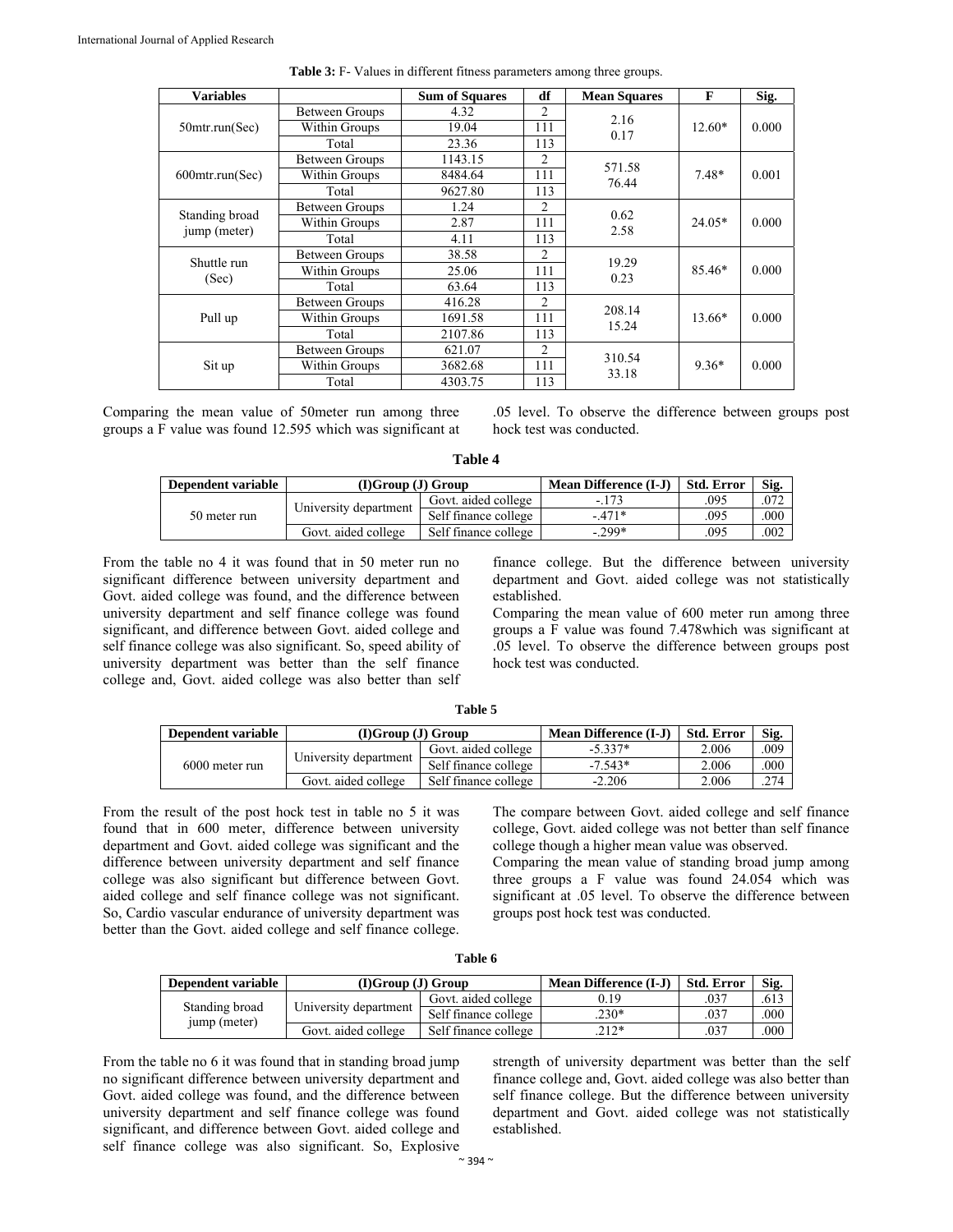Comparing the mean value of Shuttle run among three groups a F value was found 85.459 which was significant at

.05 level. To observe the difference between groups post hock test was conducted.

| ١<br>٧ |  |
|--------|--|
|--------|--|

| Dependent variable | $(I)$ Group $(J)$ Group |                      | <b>Mean Difference (I-J)</b> | <b>Std. Error</b> | Sig.   |
|--------------------|-------------------------|----------------------|------------------------------|-------------------|--------|
| Shuttle run        |                         | Govt. aided college  | $.298*$                      | 109               | $.00-$ |
| (Sec)              | University department   | Self finance college | $-1.058*$                    | 109               | .000   |
|                    | Govt. aided college     | Self finance college | $-1.356*$                    | .109              | .000   |

From the table no 7 it was found that in Shuttle run, difference between university department and Govt. aided college was significant and the difference between university department and self finance college was also significant and difference between Govt. aided college and self finance college was also significant. So in agility university department was better than Govt. aided college and self finance college, and Govt. aided college also better than self finance college.

Comparing the mean value of Pull up among three groups a F value was found 13.658 which was significant at .05 level. To observe the difference between groups post hock test was conducted.

| 'able |  |
|-------|--|
|-------|--|

| Dependent variable | $(I)$ Group $(J)$ Group |                      | Mean Difference (I-J) | <b>Std. Error</b> | Sig. |
|--------------------|-------------------------|----------------------|-----------------------|-------------------|------|
| Pull up            | University department   | Govt. aided college  | .105                  | .896              | .907 |
|                    |                         | Self finance college | $4.105*$              | .896              | .000 |
|                    | Govt. aided college     | Self finance college | $4.000*$              | .896              | .000 |

From the table no 8 it was found that in Pull up no significant difference between university department and Govt. aided college was found, and the difference between university department and self finance college was found significant, and difference between Govt. aided college and self finance college was also significant. So, Muscular strength of arm of university department was better than the self finance college and, Govt. aided college was also better than self finance college. But the difference between university department and Govt. aided college was not statistically established.

Comparing the mean value of Sit up among three groups a F value was found 9.360 which was significant at .05 level. To observe the difference between groups post hock test was conducted.

**Table 9** 

| Dependent variable | $(I)$ Group $(J)$ Group |                      | <b>Mean Difference (I-J)</b> | <b>Std. Error</b> | Sig. |
|--------------------|-------------------------|----------------------|------------------------------|-------------------|------|
| Sit up             | University department   | Govt. aided college  | .0 <i>32</i>                 | .321              | .634 |
|                    |                         | Self finance college | $-4.605*$                    | .321              | .001 |
|                    | Govt. aided college     | Self finance college | $-5.237*$                    | .321              | .000 |

From the table no 9 it was found that in Sit up no significant difference between university department and Govt. aided college was found, and the difference between university department and self finance college was found significant, and difference between Govt. aided college and self finance college was also significant. So, Abdominal muscular strength of university department was better than the self finance college and, Govt. aided college was also better than self finance college. But the difference between university department and Govt. aided college was not statistically established.

## **4. Conclusion**

On the basis of the result and discussion the following conclusion were drawn.

- 1. Speed ability of university students was better than the self finance college student. Govt. aided college students were also better than self finance college students. But there were no significant difference between university department and Govt. aided college students.
- 2. Cardio vascular endurance of university department students was better than the Govt. aided college and self finance college students. The compare between Govt. aided college and self finance college students, Govt. aided college students was not better than self finance

college students though a higher mean value was observed.

- 3. Explosive strength of university students was better than the self finance college student. Govt. aided college students were also better than self finance college students. But there were no significant difference between university department and Govt. aided college students.
- 4. Agility of university students was better than Govt. aided college and self finance college students, and Govt. aided college students also better than self finance college students.
- 5. Muscular strength of arm of university students was better than the self finance college student. Govt. aided college students were also better than self finance college students. But there were no significant difference between university department and Govt. aided college students.
- 6. Abdominal muscular strength of university students was better than the self finance college student. Govt. aided college students were also better than self finance college students. But there were no significant difference between university department and Govt. aided college students.

So in fitness it was observed that university department students were better than Govt. aided college students as